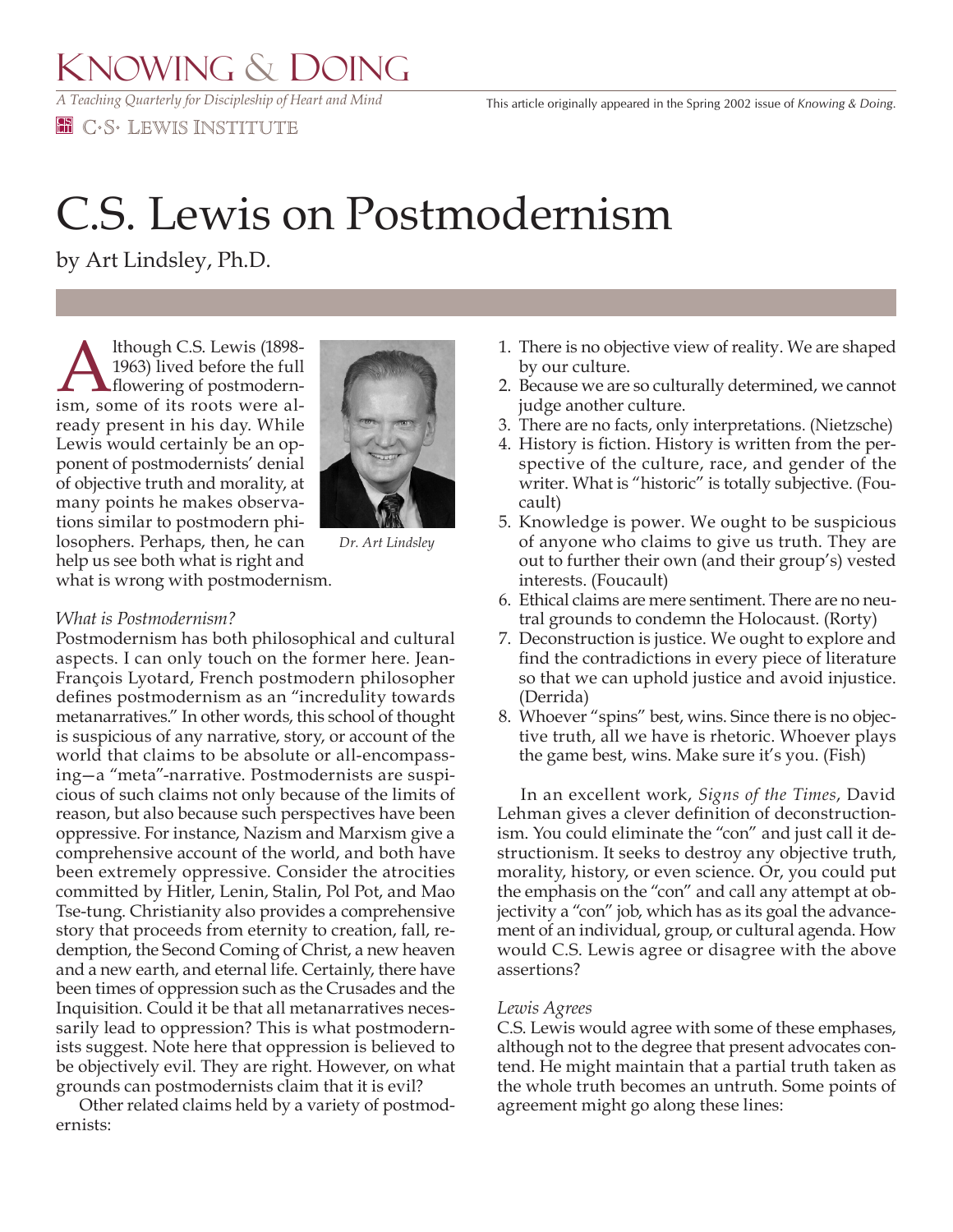- 1. There are limits to knowledge. Reason cannot develop a comprehensive knowledge of reality. Lewis held that "reality is very odd" and that "ultimate truth must have the characteristic of strangeness."
- 2. Your perspective does affect what you see. He would argue that what you see depends a lot on where you stand and the kind of person you are. In an essay titled "Meditation on a Toolshed," he shares the experience of entering a tool shed and observing a shaft of sunlight coming through a hole in the roof. He could see the gradually widening beam of light with specks of dust floating downward. He calls that initial view "looking at" the beam. However, there is another perspective that involves "looking along" the beam. In order to do that, you would need to go to the crack and look outside, seeing the trees, clouds, and sun 90-oddmillion miles away. "Looking at" or analyzing has become a preferred means of knowing which can be valid as far as it goes, but there is much more to life. In fact, sometimes it is impossible to do both at the same time. For instance, you cannot both be fully engaged in a romantic relationship and analyze it at the same time. The analysis involves a distancing from the intimate engagement. In any case, your perspective determines what you see, and one perspective does not necessarily exhaust the different ways of viewing something.
- 3. Our perspective affects the way we view history. In *The Discarded Image*, Lewis discusses the medieval world-view. In his conclusion, he maintains that it is splendid and coherent. The only problem is that it is not true. Historical models may help us to get at what reality is, but they don't exhaustively describe it. Lewis says:

*No model is a catalogue of ultimate realities, and none is mere fantasy. …each reflects the prevalent psychology of an age almost as much as it reflects the state of that age's knowledge. It is not impossible that our own model will die a violent death…a good cross-examiner can do wonders. He will not elicit falsehoods from an honest witness. But in relation to the total truth in the witness's mind, the structure of examination is like a stencil. It determines how much of the total truth will appear and what pattern it will suggest.*

 In his Cambridge inaugural address, Lewis argued that the Renaissance didn't happen, or if it did happen, it didn't happen in England. Other categories were more helpful in getting at the historical shifts that happened. (This may be true with respect to the term postmodernism as well.) Lewis said:

*All lines of demarcation between what we call periods should be subject to constant revision…. Unlike dates, periods are not facts.… Change is never complete and change never ceases. Nothing is ever quite new.... All divisions will falsify material to some extent; the best one can do is to choose those which will falsify it least.*

 So, the investigation of history is profoundly affected by the perspective of the historian, as has been rightly pointed out by historians of African-American studies and feminism.

4. My ideas of God and reality sometimes need to be smashed so that I can gain a better view of reality. Often, *Your God is Too Small,* as J.B. Phillips maintained in his book by that title. Lewis says, "My idea of God is not a divine idea. It has to be shattered time after time. He shatters it Himself. He is the great Iconoclast" (idol-smasher).

 In fact, Lewis maintains that "all reality is Iconoclastic." We sometimes need to smash our limiting concepts of things so we can think outside our previous box. What I need is not my idea of my wife, but my wife. What I need is not my idea of my boys, but my boys. We need to stretch or smash inadequate or outmoded concepts continually.

5. Culture can blind us to some aspects of who we are. Lewis maintained that we need old books to help correct this blindness. Often, we are guilty of "chronological snobbery," rejecting something because it is old—ancient, medieval, "Victorian," or "Modern." We need to ask, *Was it ever refuted? If so, by whom? Where, and how decisively?* Lewis recommends that we read three old books for every new book, or if that is too much, one old one for every new one. We need to let the "breezes of the centuries" blow through our minds, cleansing us of the culturally induced distortions in our perspective.

## *Lewis Disagrees*

Certainly, C.S. Lewis would disagree with many of the positions postmodernists take, especially that there is no objective knowledge of truth or morality. Here are some things that he might say if he were alive today:

1. Many postmodern contentions are self-refuting. An ancient example of this was the Greek philosopher Gorgius, who maintained that "All statements are false." The problem is that if the statement that "All statements are false" is true, then *it* is